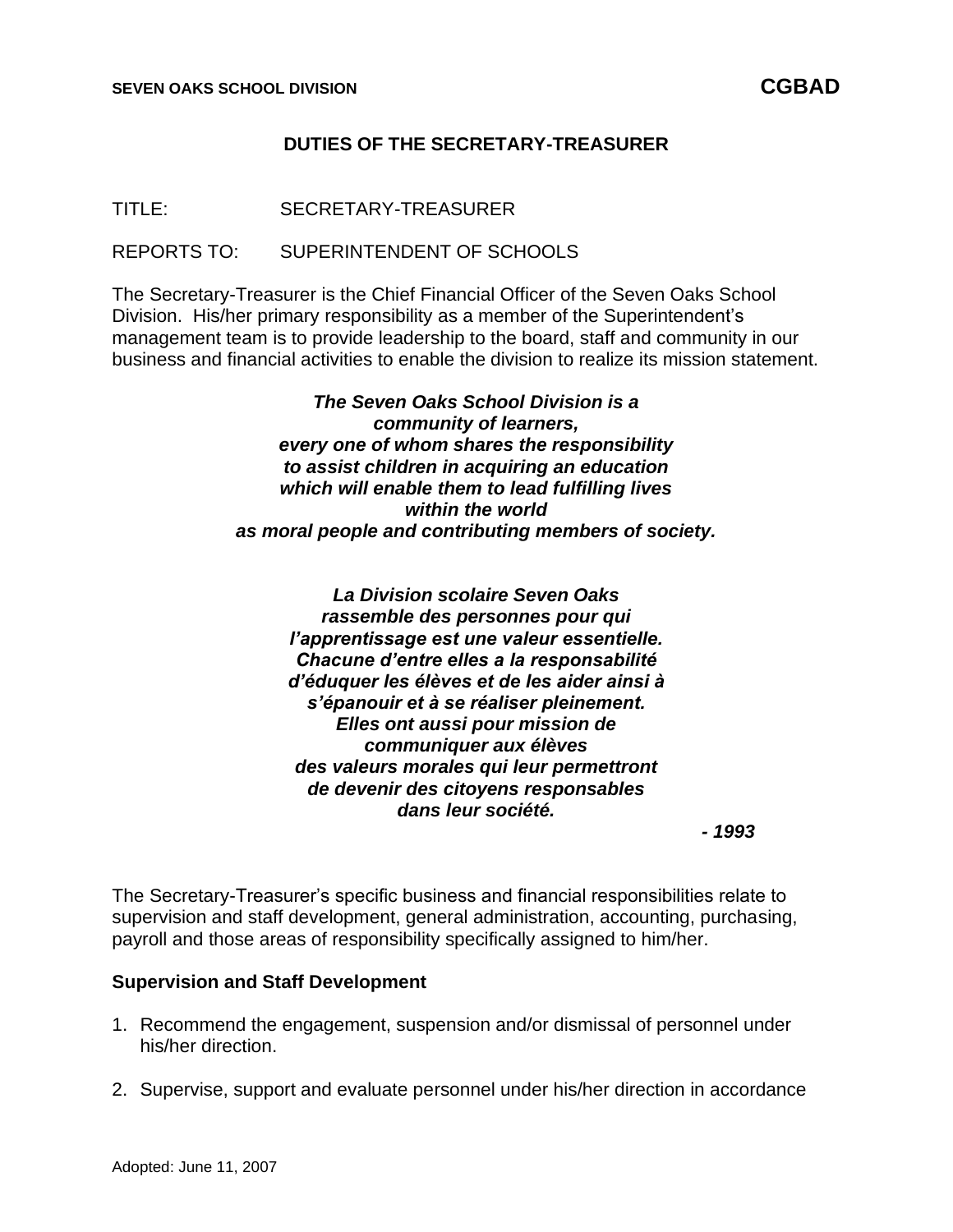with Board Policy.

- 3. Assist the Superintendent and Assistant Superintendents in the administration and budget control of the Maintenance and Transportation Departments.
- 4. Conduct and/or convene professional development in-services for administrators and/or support staff in the business administration area.
- 5. Encourage his/her staff to participate in professional development programs and services in the areas for which they are responsible.

### **General Administration**

- 1. Prepare Board meeting materials and handle related correspondence in the areas of his/her responsibility.
- 2. Review and sign contracts and agreements involving the Board's signing officers in areas dealing with construction contracts, collective agreements, shared service agreements, teacher contracts, by-laws and financial agreements, etc.
- 3. Ensure that the minutes of all Board meetings are approved by the Board of Trustees and are signed by the Chairperson of the Board and the Secretary-Treasurer.
- 4. Administer and enforce Board policies in all aspects of the business administration services of the Division.
- 5. Review, assess and make recommendations to the Superintendent concerning all policy or program changes in the business administration area.
- 6. Interpret and administer the various Collective Agreements and report any problems and/or concerns to the Superintendent.
- 7. Provide counsel and assistance to school administrators in the areas of risk management, school fund accounting, school administrative procedures, purchasing, accounting and reporting of information to the Department of Education.
- 8. Provide the Superintendent and the Board of Trustees with operating statements on a regular basis in accordance with the Board Policy.
- 9. Prepare reports and proposals for Manitoba Education and other government bodies as required.
- 10. Provide the Superintendent and the Board of Trustees with management reports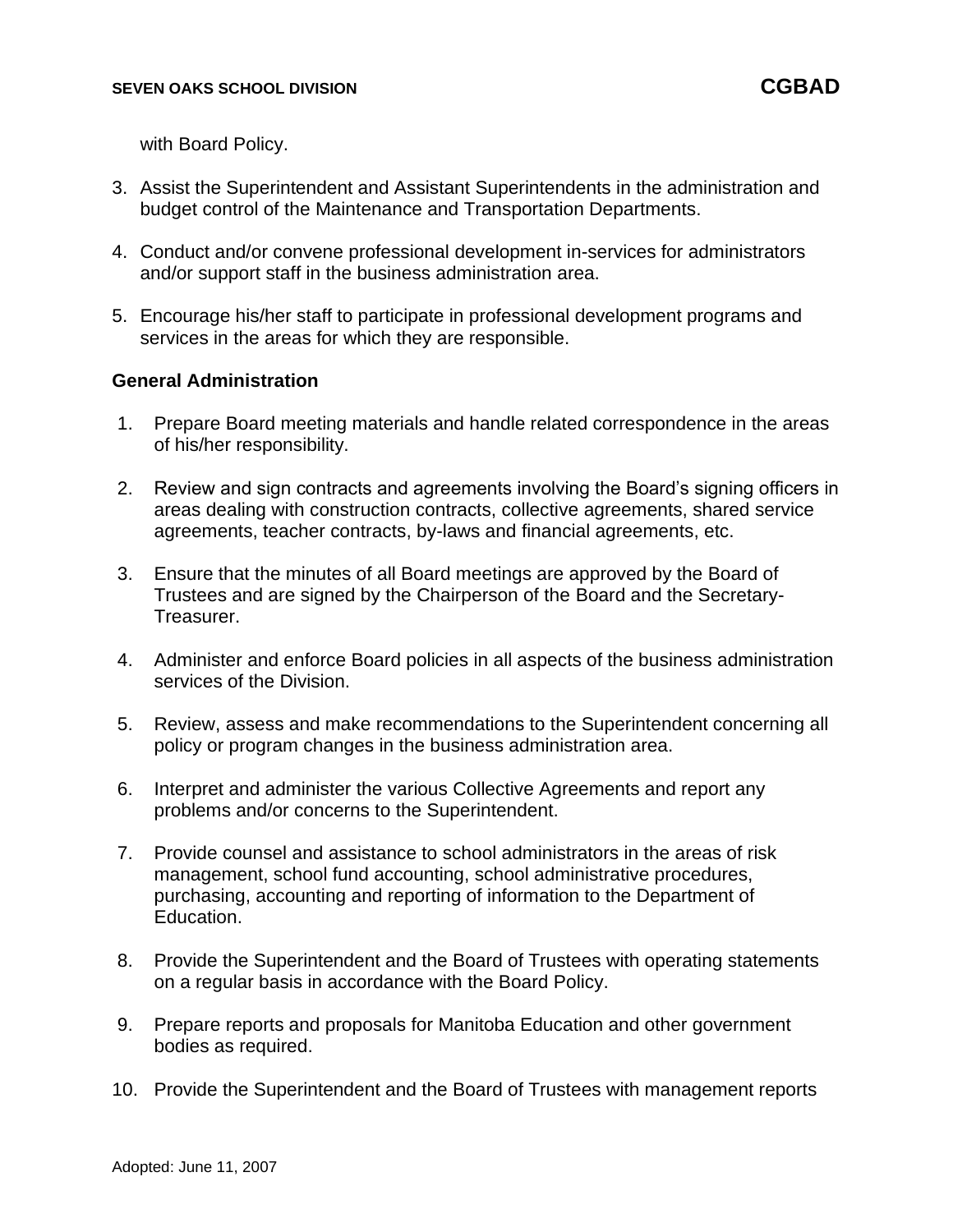and advice to assist them in making decisions.

- 11. Assist the Board Negotiation Committees by providing information and analysis as well as recording and preparing negotiation materials as required.
- 12. Ensure that the record retention and disaster recovery policies are followed.
- 13. Attend all Board meetings and such other meetings as the Superintendent may direct.

### **Accounting**

- 1. Prepare and oversee the Division Budget process and review school and departmental budget requests prior to their submission to the Superintendent and the Board of Trustees.
- 2. Assist the division's auditors with the preparation of the division's annual financial audit and ensure that the division has adequate internal control systems in place.
- 3. Ensure monthly financial reports are properly prepared and maintained for MYAC, KYAC and SOEF.
- 4. Ensure that payments of all accounts are properly made and report such payments to the Board of Trustees for subsequent approval on a regular basis.
- 5. Ensure that school fund accounts are reviewed on an annual basis and prepare reports for individual schools and for the Superintendent and the Board of Trustees.
- 6. Ensure that all division operating grants and capital grant claims are properly submitted and payment is received.
- 7. Ensure the collection of non-resident fees and other receivables and records are properly maintained.
- 8. Monitor expenditures for all schools and departments.
- 9. Implement and maintain the financial reporting systems and student information systems including related programs such as transportation and catchment areas, absence reporting and office programs such as word processing, spreadsheet, email, calendaring and report writers.
- 10. Handle all banking (deposits/reconciliation), financing of capital projects and cash flow projections for the school division.